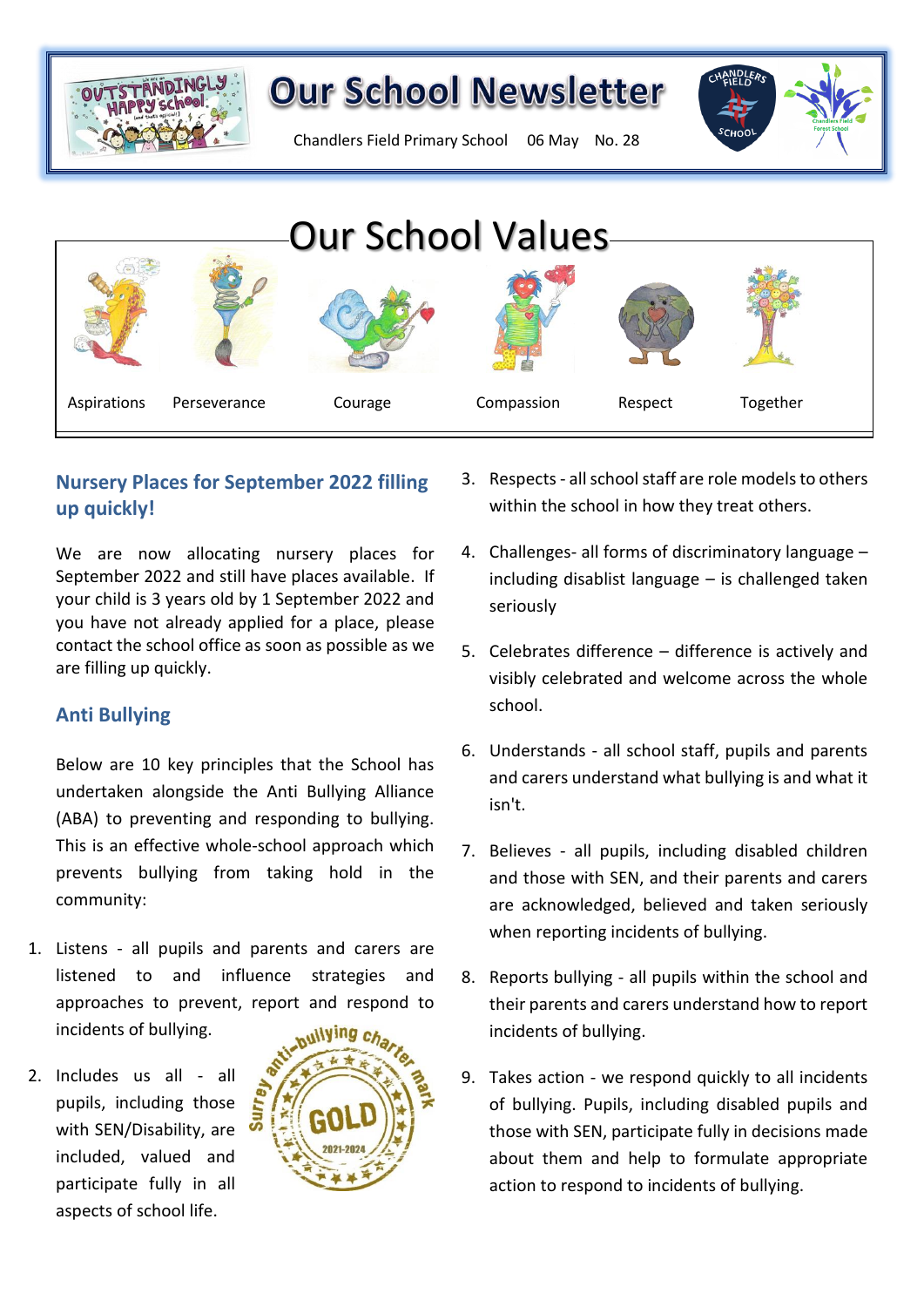



Chandlers Field Primary School 06 May No. 28

10. Has clear policies - our school's anti-bullying policy reflects these principles and is embedded within other school policies. They are widely and actively promoted to school staff, pupils and their parents and carers.

### **Refresh Cooks – Year 5**

Refresh Cooks is an exciting after school project that will be starting after half term for Year 5

children. A flyer will be sent home via Parentmail next week with details and a link for registration and payment. If you have any questions, please contact Mrs Edwards.

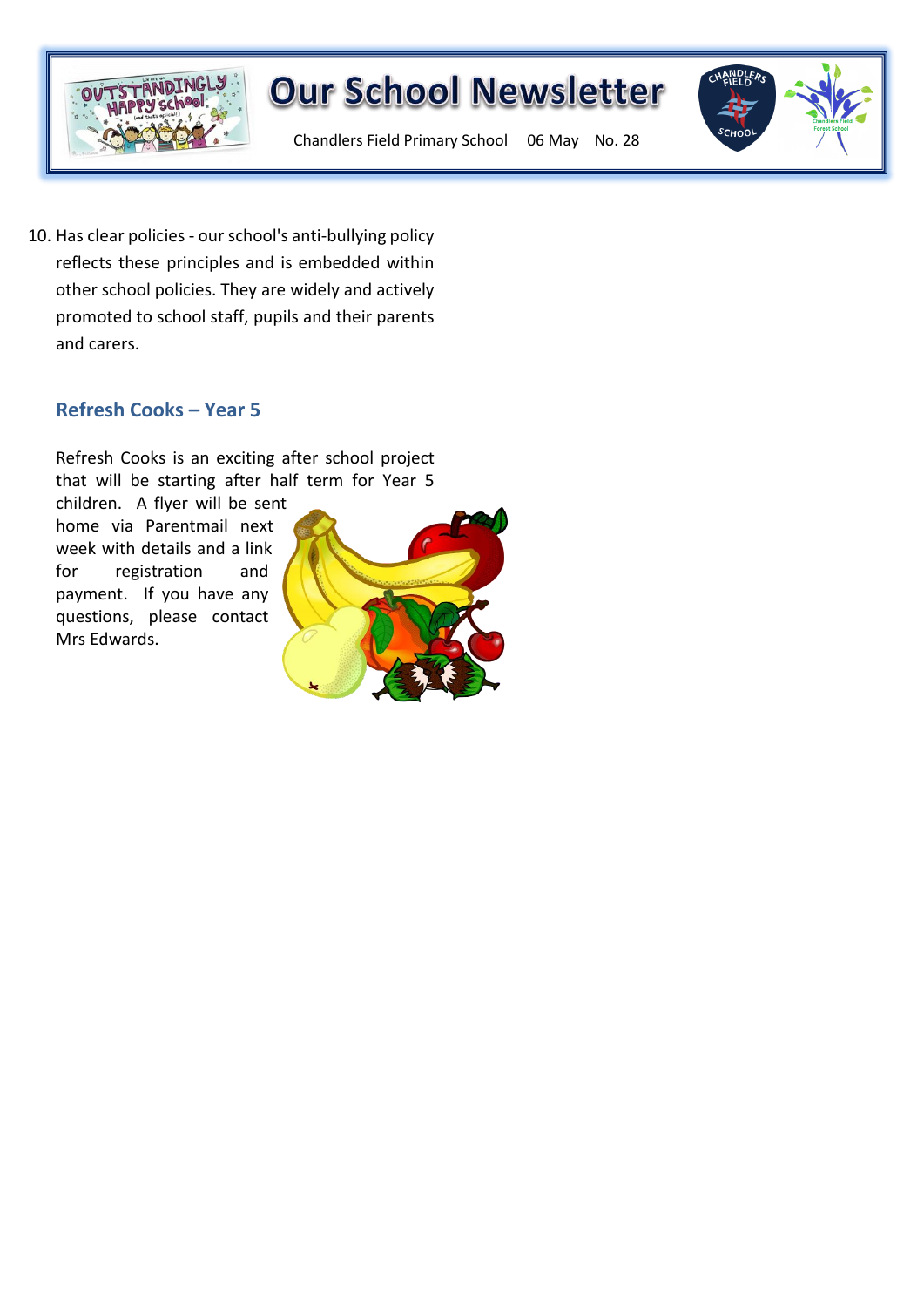

Chandlers Field Primary School 06 May No. 28



#### **Independent Learners**

| Mathletics Top 10 |                          |               |
|-------------------|--------------------------|---------------|
| <b>Name</b>       | <b>Class</b>             | <b>Points</b> |
| Jakub O.          | <b>Bond Street</b>       | 3610          |
| Sabah P.          | <b>Buckingham Palace</b> | 1680          |
| Bobby S.          | <b>Regents Park</b>      | 1390          |
| Adam R.           | Greenwich                | 1170          |
| Nahla K.          | <b>Regents Park</b>      | 1040          |
| Cathy I.          | <b>Hyde Park</b>         | 1038          |
| Yenul W.          | <b>Pudding Lane</b>      | 1031          |
| Georgi F.         | <b>Buckingham Palace</b> | 1000          |
| Sam G.            | <b>Regents Park</b>      | 560           |
| Zahid P.          | <b>Hyde Park</b>         | 500           |
|                   |                          |               |

| <b>Education City</b> |                    |  |
|-----------------------|--------------------|--|
| <b>Name</b>           | <b>Class</b>       |  |
| Nasim N.              | Kensington         |  |
| Ashley H.             | Greenwich          |  |
| Abib R.               | <b>Bond Street</b> |  |

#### **Attendance**



#### **House Points**

| <b>Wey</b>    | 1177 |
|---------------|------|
| <b>Thames</b> | 1107 |
| <b>Mole</b>   | 1069 |
| Ember         | 990  |
|               |      |

#### **Dates for your diary**

| 09 May 2022  | KS2 SATs week begins                                        |
|--------------|-------------------------------------------------------------|
| 11 May 2022  | Deadline for Parent Governor<br><b>Election Nominations</b> |
| 18 May 2022  | <b>National Numeracy Day</b>                                |
| 19 May 2022  | Parent voice drop in - 2pm                                  |
| 20 May 2022  | <b>Reception Group Assembly</b>                             |
| 20 May 2022  | Year 5 & 6 after school cake                                |
|              | sale                                                        |
| 23 May 2022  | Big School Clean Up                                         |
| 24 May 2022  | <b>Class Photographs</b>                                    |
| 25 May 2022  | FOCFS meeting 9.15 am                                       |
| 27 May 2022  | Queens Platinum Jubilee                                     |
|              | Event                                                       |
| 27 May 2022  | Start of "At Home"                                          |
|              | sponsorship challenge                                       |
| 27 May 2022  | Last day of half term                                       |
| 06 June 2022 | Children return to school                                   |
| 06 June 2022 | End of "At Home"                                            |
|              | sponsorship challenge                                       |
| 06 June 2022 | Anniversary of D-Day                                        |
| 06 June 2022 | 30 Days Wild begins                                         |
| 06 June 2022 | Phonics screening &                                         |
|              | multiplication tables check                                 |
| 10 June 2022 | Year 3 & 4 after school cake                                |
|              | sale                                                        |
| 13 June 2022 | Feeling Good, Focus Mind,                                   |
|              | <b>Body and Spirit</b>                                      |
| 15 June 2022 | Nursery Sports Day                                          |
| 17 June 2022 | KS1 & KS2 Sports Day                                        |
|              | (Years $1-6$ )                                              |
| 18 June 2022 | Summer Fair 12pm - 3pm                                      |
| 22 June 2022 | Windrush Day                                                |
| 24 June 2022 | <b>Reception Sports Day</b>                                 |
| 24 June 2022 | Year 1 Group Assembly                                       |
| 24 June 2022 | Year 1 & 2 after school cake                                |
|              | sale                                                        |
| 01 July 2022 | Reception & Nursery after                                   |
|              | school cake sale                                            |
| 06 July 2022 | <b>Celebration Event</b>                                    |
|              |                                                             |